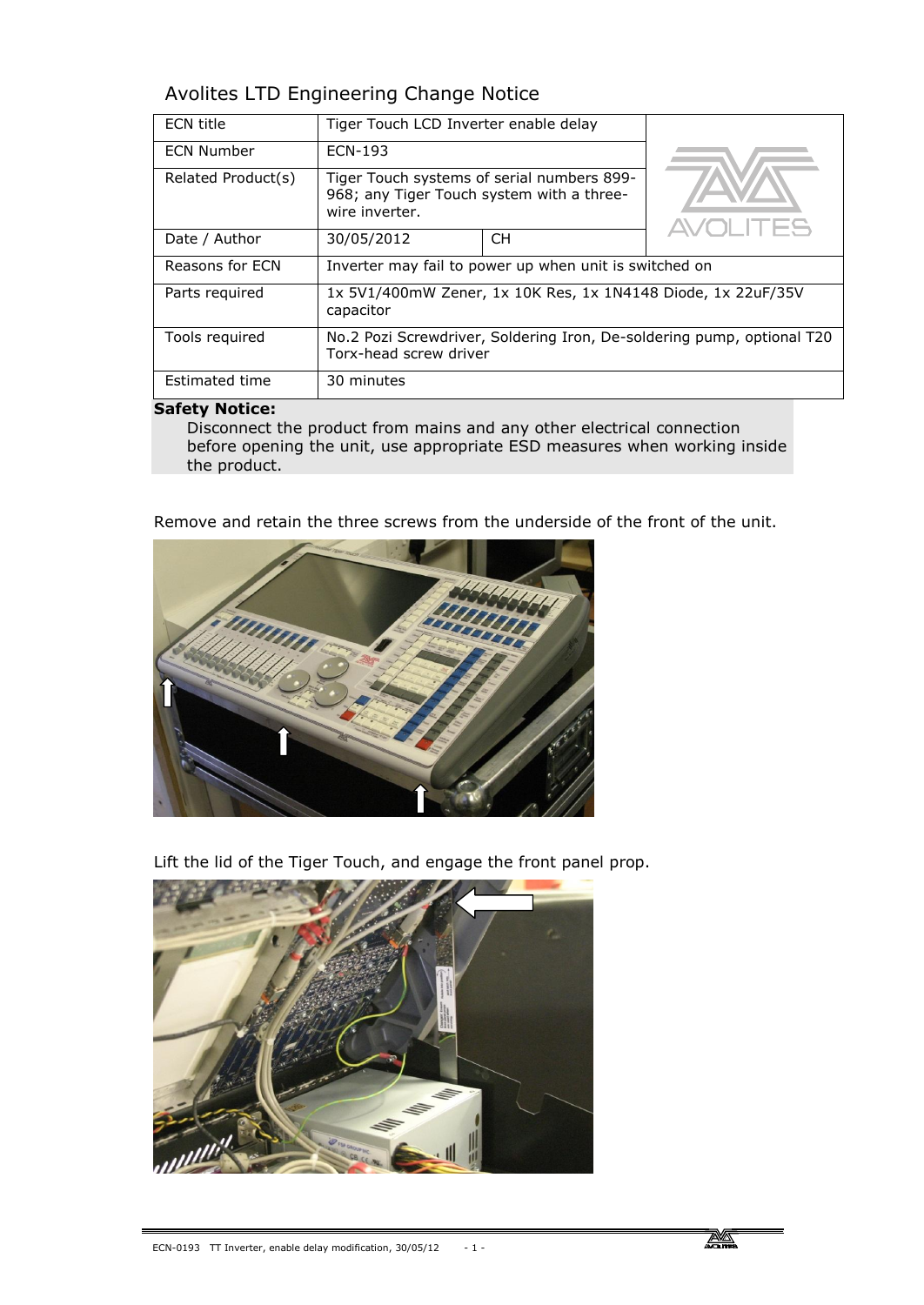Locate the Power Switch Board (Arrow). Disconnect the four looms from the power switch board, it may ne necessary to cut one or more cable ties, and then remove the three screws No. 2 pozi screwdriver.



Remove the Power Switch Board from the console. Retain the screws and the washers.



Remove and discard the F3 fuse, and open the hole near the "INV" connector.



The supplied components will contain a capacitor with a Zener diode connected across its terminals. Ensure that it is oriented as shown in the picture below.

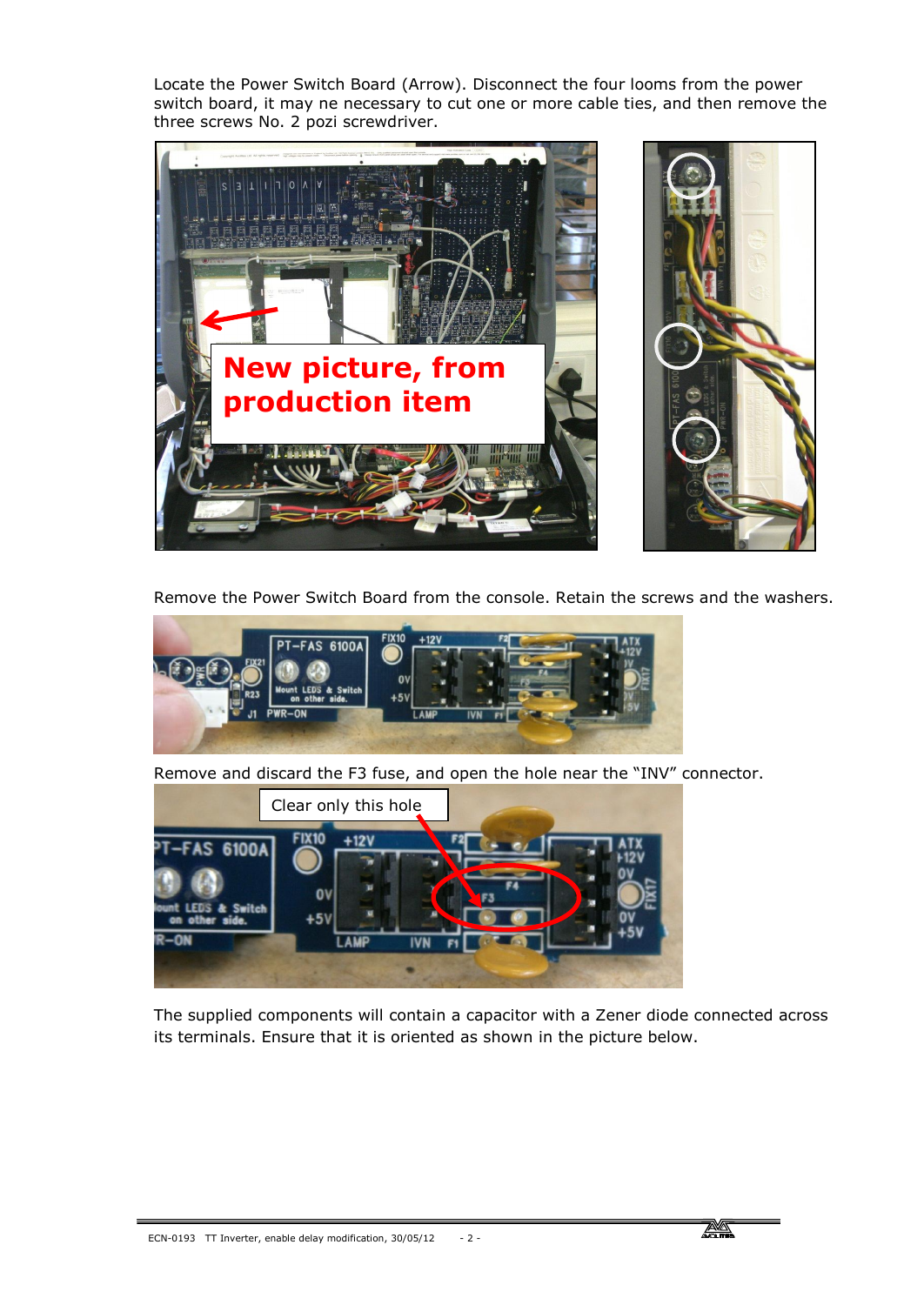

The 10K resistor will have a 1N4148 diode connected across its terminals, as shown below.



From the switch side, insert the resistor/diode pair into the F3 fuse hole as shown below (black ring towards the 4-way mascon), then solder the resistor to the mascon pin only.



Hook the capacitor "Positive side" under the resistor on the switch side as shown below, then solder the capacitor "Negative side" side to the MASCON 4 pin only as shown.



Solder the resistor/diode and the Capacitor/diode pair together and to the board.